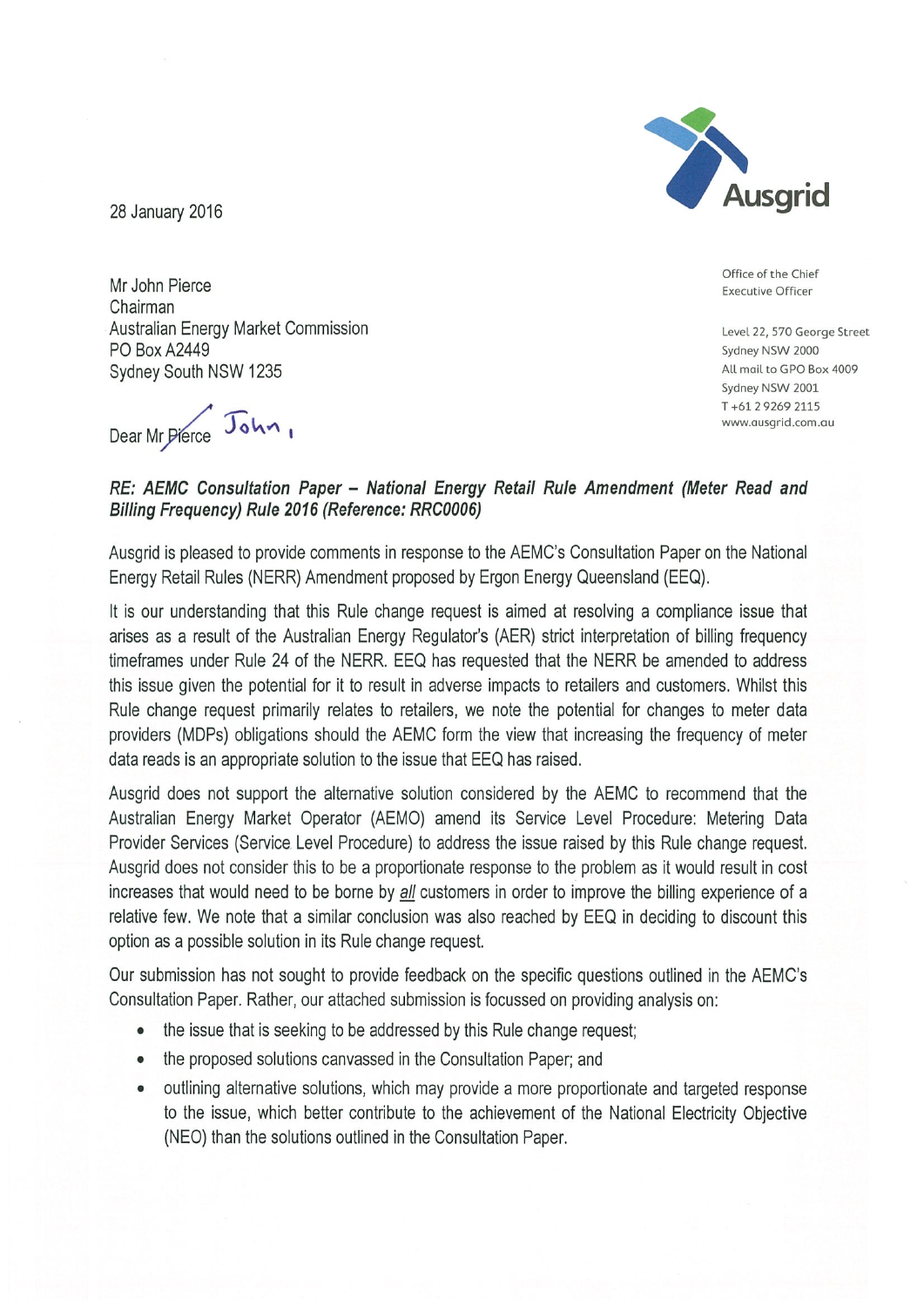If you have any queries or wish to discuss this matter in further detail please contact Murray Chandler on (02) 9269 7210 or via email murray.chandler@ausgrid.com.au.

Yours sincerely

**FREVOR ARMSTRONG** Acting Chief Executive Officer

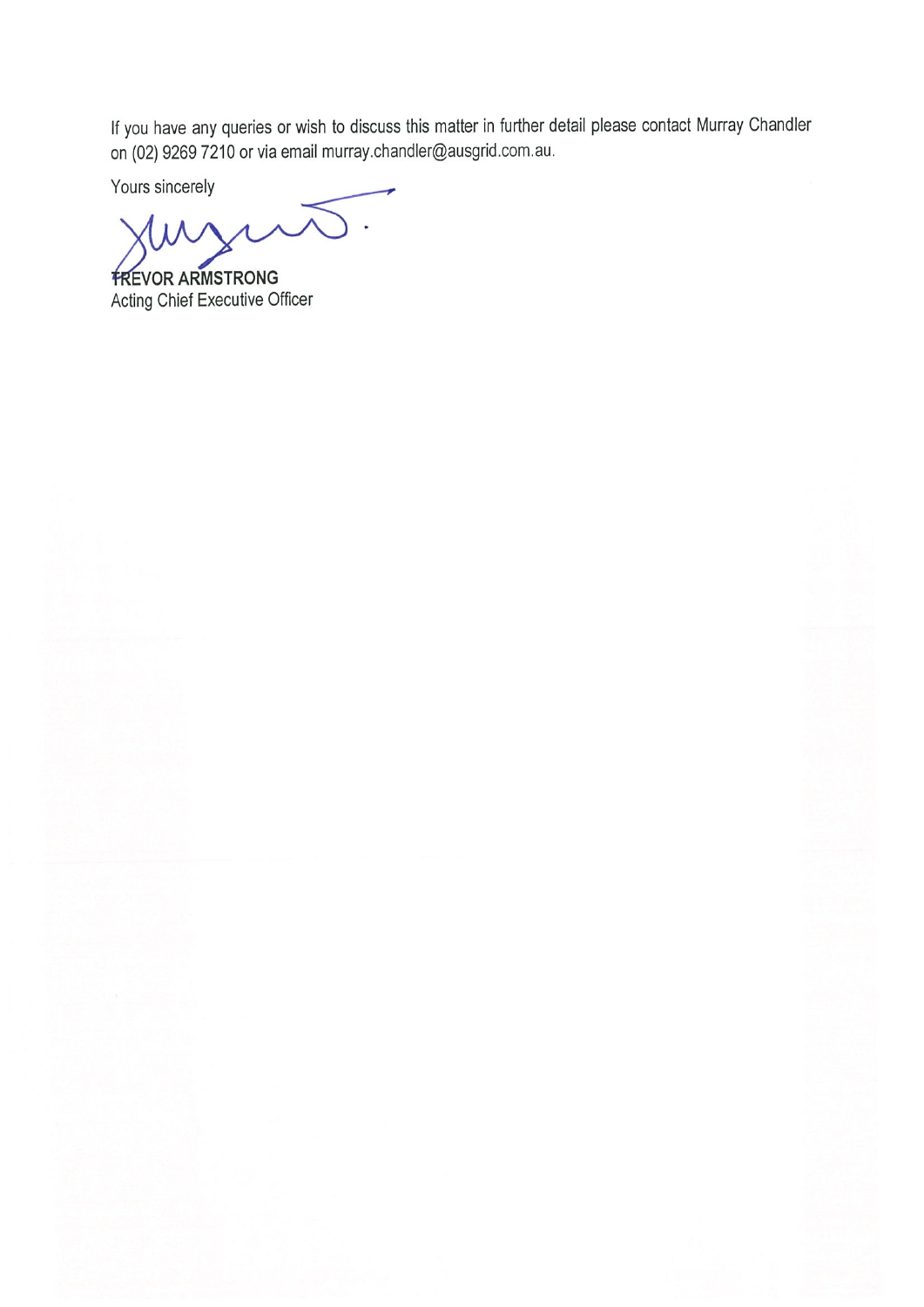# **1. Analysis of the problem**

It is our understanding that the compliance issue EEQ is seeking to address by its Rule change request, arises as a result of the AER's strict interpretation of the timeframe under Rule 24 as amounting to 92 days. We note that Rule 24 is a civil penalty provision and non-compliance of which would result in a penalty to EEQ.

EEQ's Rule change request seeks to address the issue of a retailer not being able to meet its obligation under Rule 20(1)(a)(i) of the NERR to issue customer bills based on actual metering data due to the need to meet the strict compliance obligations imposed by Rule 24. EEQ notes the potential for misalignment between meter data providers (MDPs) scheduled meter reads and the retailer's billing schedule to occur, which can cause a delay in the retailer receiving metering data – therefore affecting the retailer's ability to issue a customer's bill on actual meter read data within the required 92 day timeframe under Rule 24.

Whilst retailers have an obligation under the NERR to use their best endeavours to ensure that they receive meter reads as frequently as required to prepare bills<sup>1</sup>, a retailer may experience a delay in receiving metering data due to:

- customer access issues which may prevent the MDP from carrying out the scheduled meter read and having to reschedule;
- the Australian Energy Market Operator's (AEMO's) Service Level Procedure: Metering Data Provider Services (Service Level Procedure) - which provides that MDPs are to use reasonable endeavours to ensure that metering data is collected within two business days either side of the scheduled meter read date; $2$
- AEMO's B2B Procedure: Meter Data Processes (B2B Procedure) which provides that for type 5 and 6 meters a participant may not issue a request for metering data relating to a scheduled read date until the sixth day following the published scheduled read date; $3$  and
- MDP not providing metering data in accordance with its obligations under AEMO's Service Level Procedure.<sup>4</sup>

The NERR seeks to address the issue of metering data not being received in time for the retailer to prepare its bills through the inclusion of Rule 21. This provision allows a retailer to base a customer's bill on an estimate of the customer's energy consumption rather than actual meter data. However, a retailer's ability to utilise this provision is limited to:<sup>5</sup>

- the customer consenting to the use of estimation by the retailer;
- the retailer not being reasonably or reliably able to base the customer's bill on an actual meter read; or
- where metering data is not provided to the retailer by the responsible person.

Whilst EEQ acknowledges that Rule 21 broadly provides a process for a retailer to meet its billing frequency obligations, it notes that there is potential for conflict between the two provisions where the retailer expects to receive metering data close to, or closely after 91 days. It further notes that relying on estimates to base customers' bills rather than having flexibility to delay issuing bills to enable them

<u>.</u>

National Energy Retail Rules (NERR), rule 20(2).

<sup>&</sup>lt;sup>2</sup> AEMO, Service Level Procedures: Metering Data Provider Services, cl 6.4.1(e).

<sup>3</sup> AEMO, B2B Procedures: Meter Data Process, cl 3.2.3(2).

<sup>4</sup> AEMO, Service Level Procedures: Metering Data Provider Services, cl 6.4.1(c).

 $<sup>5</sup>$  See Rule 21 of the NERR.</sup>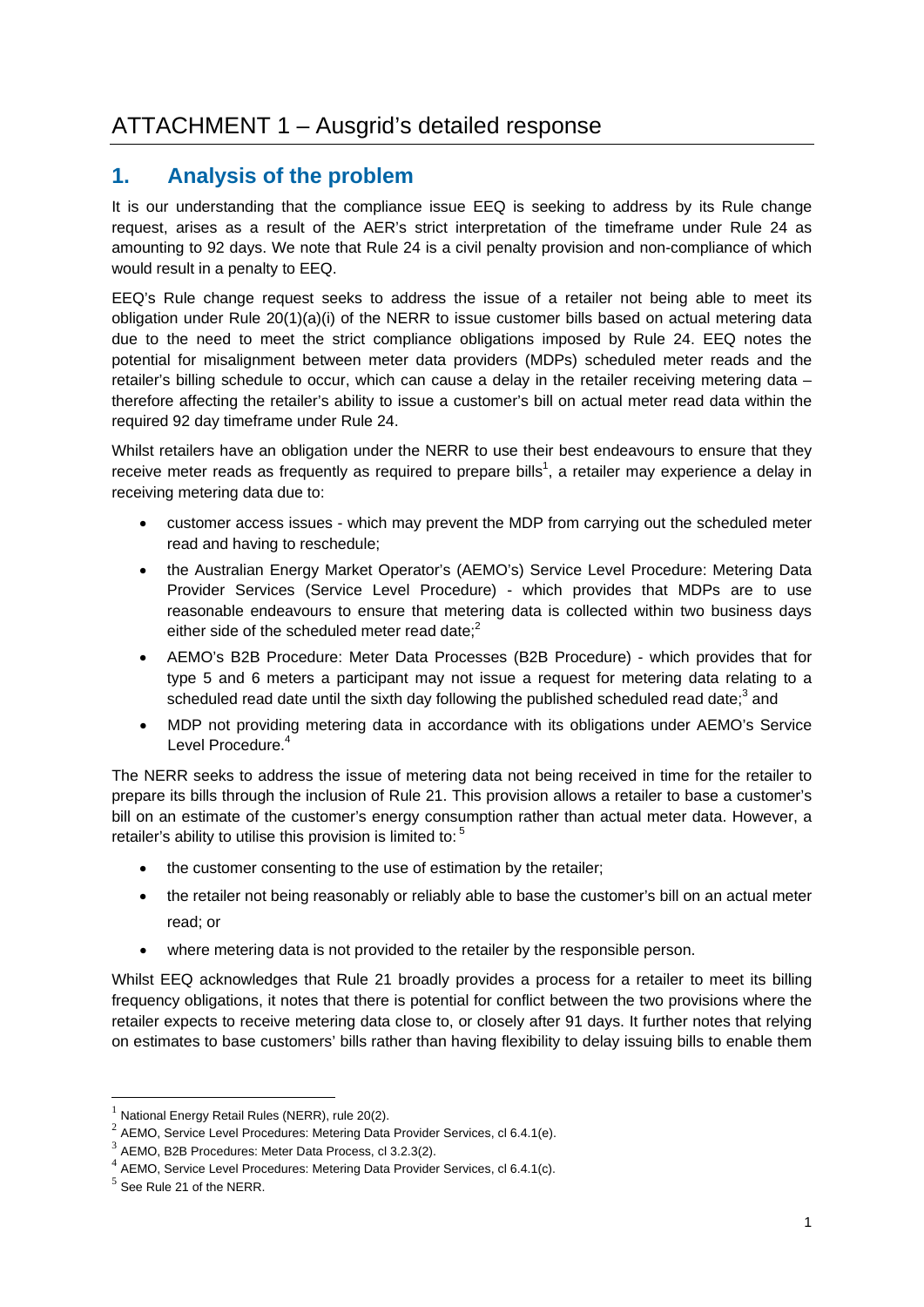to be based on actual meter reads, gives rise to suboptimal outcomes for both retailers and customers.

The following section of our submission discusses these concerns in more detail and also explores the significance of this issue is in light of amendments under the expanding competition in metering and related services (competition in metering) Rule change.

## *1.1 Potential conflict between NERR provisions*

In its Rule change request EEQ notes that generally a retailer needs to receive metering data by day 91 in order to comply with the 92 day timeframe imposed by Rule 24. Therefore, when meter read data is not received by day 91, a retailer would need to issue a customer bill based on an estimate of the customer's energy consumption to comply with its billing frequency obligations under the NERR.

EEQ's Rule change request notes that there is ambiguity in the NERR as to whether a retailer is able to issue a customer's bill on an estimate where it reasonably expects to receive metering data on day 92 day or closely there after given that:

- Rule 20(1)(a)(i) places an obligations on retailers to base a customer's bill on actual metering data; and
- Rule 21(1) limits the circumstances which retailers can issue customer bills based on estimates, specifically Rule 21(1)(b) provides that a retailer may issue a customer bill on an estimate where the retailer is not able to reasonably or reliably base the bill on an actual meter read.

EEQ argues that it is questionable whether a retailer would be permitted to issue a customer bill on an estimate under these circumstances, given that it is not unreasonable for the retailer to be able to base the customer's bill on an actual meter read. However, if a retailer delays issuing a customer's bill so that the bill can be based on an actual read, the retailer will be in breach of Rule 24 and subject to civil penalties.

EEQ's Rule change request therefore highlights the potential for conflict to arise between the Rule 21(b) and Rule 24, resulting in perverse outcomes for customers and retailers. If it is not permissible for a retailer to issue a bill based on estimate in circumstances where the retailer expects to receive metering data on day 92 or shortly thereafter, the retailer will be in breach of Rule 24. Conversely, if the retailer issues a bill based on an estimate purely to meet its compliance obligations under Rule 24 results in sub-optimal outcomes for customers, often resulting in an increase in customer complaints and subsequent requests for billing adjustments based on actual meter data.<sup>6</sup>

#### *1.2 Billing based on estimates to comply with Rule 24 can give rise to suboptimal outcomes*

EEQ notes that even if retailers are permitted to issue bills based on estimates under Rule 21, (in the aforementioned circumstances) the strict interpretation of the timeframe applied by the AER can result in suboptimal outcomes for both retailers and consumers. This is particularly the case for EEQ, whose analysis of the number of days between bills issued showed that approximately 95 per cent of its bills were issued on day 95 or before, with 98.8 per cent being issued by day 100 and 99.92 per cent issued by day  $120.<sup>7</sup>$ 

EEQ contends that issuing a significant number of retailer-generated estimated bills has the potential to expose a retailer to increased cash flow and volume risks because of differences between the consumption volumes billed to customers which may vary to that settled through the National

<u>.</u>

 $6$  Ergon Energy Queensland Rule change request, 15 September 2015, p 7.

 $<sup>7</sup>$  Ibid, p 8.</sup>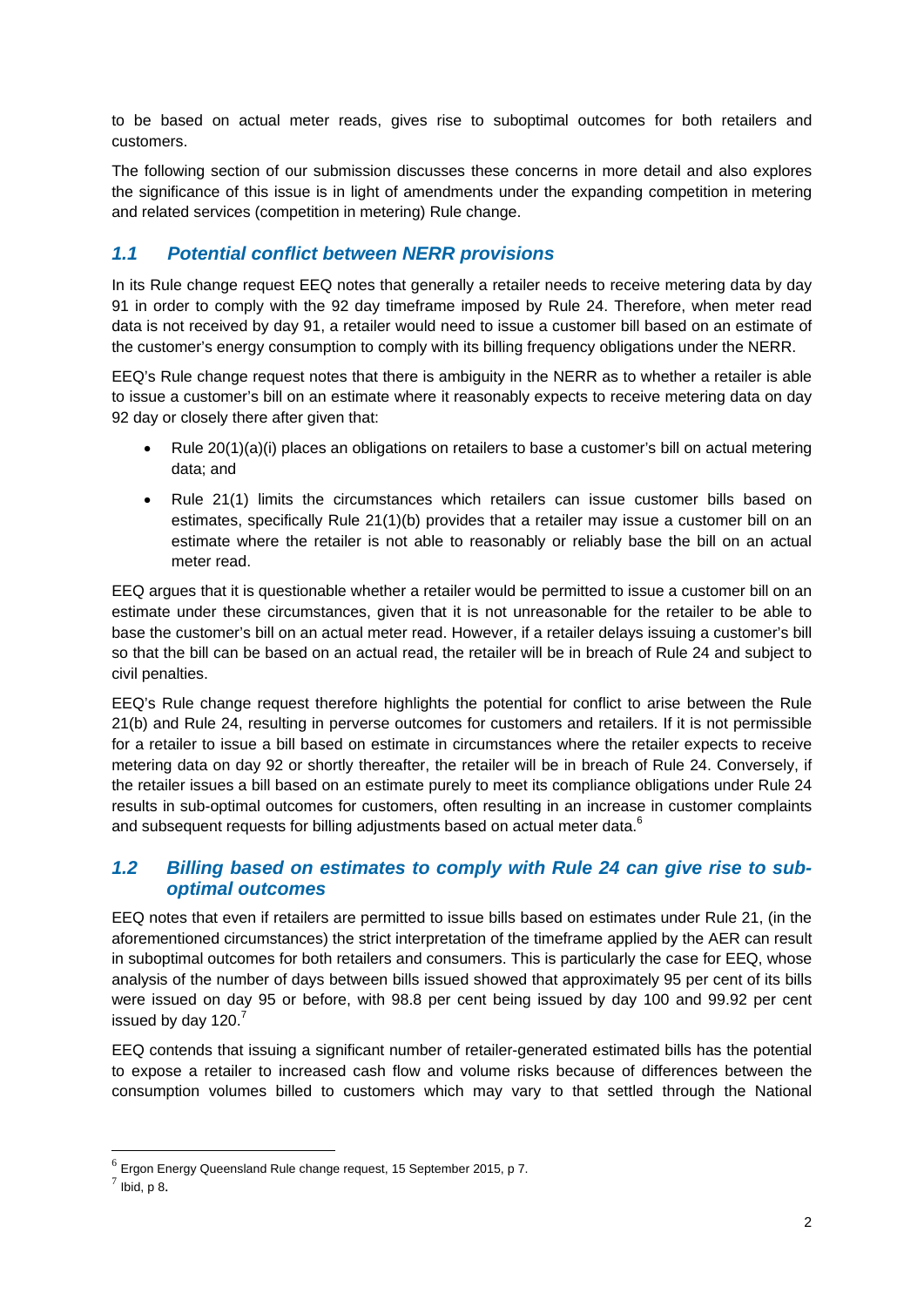Electricity Market (NEM). $<sup>8</sup>$  This is particularly the case where there are a significant volume of</sup> customers for whom the meter reading period is greater than 92 days. EEQ argues that short delay to allow for receipt of an actual read would allow retailers to better manage cash flow and ensure accurate settlement of energy consumption in the NEM.<sup>9</sup>

Similarly EEQ notes from its own experience, issuing customer bills based on estimates generally does not result in optimal outcomes for customers. It notes that where it has had to do so in order to meet the strict 92 day timeframe under Rule 24 (whereas previously under jurisdictional requirements under the Electricity Industry Code it was able to delay issuing a customer's bill until a meter read was available) it has experienced an increase in customer complaints and requests for subsequent billing adjustments. It further notes, that issuing bills based on estimates can cause negative customer billing experiences and confusion where issuing a large number of bills based on estimates results in customer 'bill shock' or the need to make subsequent adjustments to the customer's next bill to account for differences between the estimate and actual meter read data for the previous bill.<sup>10</sup>

## *1.3 Significance of the issues raised by EEQ's Rule change request*

It is important when having regard to the issues identified by EEQ that consideration is given to how significant and/or prevalent the issue is, as well as whether other mechanisms or market developments are likely to address the issue. This analysis is necessary in order to determine whether the solutions canvassed in the AEMC's Consultation Paper represent a proportionate and well targeted response to the issue.

Ausgrid notes that the issue identified by EEQ only arises in the context of customers who are on standard retail contracts, as the strict timeframes imposed under Rule 24 do not apply to market retail contracts.<sup>11</sup> Further we note that Table 2.1 of the AEMC's Consultation Paper (which has been replicated below) shows the differing proportions of customers by jurisdiction on a market retail contract.<sup>12</sup> It is evident from the below table that for most jurisdictions the issues raised by EEQ's Rule change request affects a relative small proportion of customers. However, in Tasmania and the Australian Capital Territory (ACT), which have larger proportions of customers on standard retail contracts, the issues raised by this Rule change request may be more prevalent, and hence require further consideration on how they could be best addressed.

| <b>Jurisdiction</b>                 | <b>Electricity</b> | Gas         |
|-------------------------------------|--------------------|-------------|
| <b>New South Wales</b>              | 67 per cent        | 75 per cent |
| Victoria                            | 89 per cent        | 87 per cent |
| South East Queensland               | 70 per cent        | 75 per cent |
| South Australia                     | 84 per cent        | 82 per cent |
| Tasmania                            | 12 per cent        |             |
| <b>Australian Capital Territory</b> | 22 per cent        | 21 per cent |

| Table 2.1- Proportion of small customers on a market retail contract. |  |  |  |  |  |
|-----------------------------------------------------------------------|--|--|--|--|--|
|-----------------------------------------------------------------------|--|--|--|--|--|

<u>.</u>

 $<sup>8</sup>$  Ibid, p 15.</sup>

 $9$  Ibid.

 $10$  Ibid.

 $11$  Rule 24(4) of the NERR.

<sup>&</sup>lt;sup>12</sup> AEMC 2015, Meter Read and Billing Frequency, Consultation Paper, 17 December 2015, Sydney, p 4.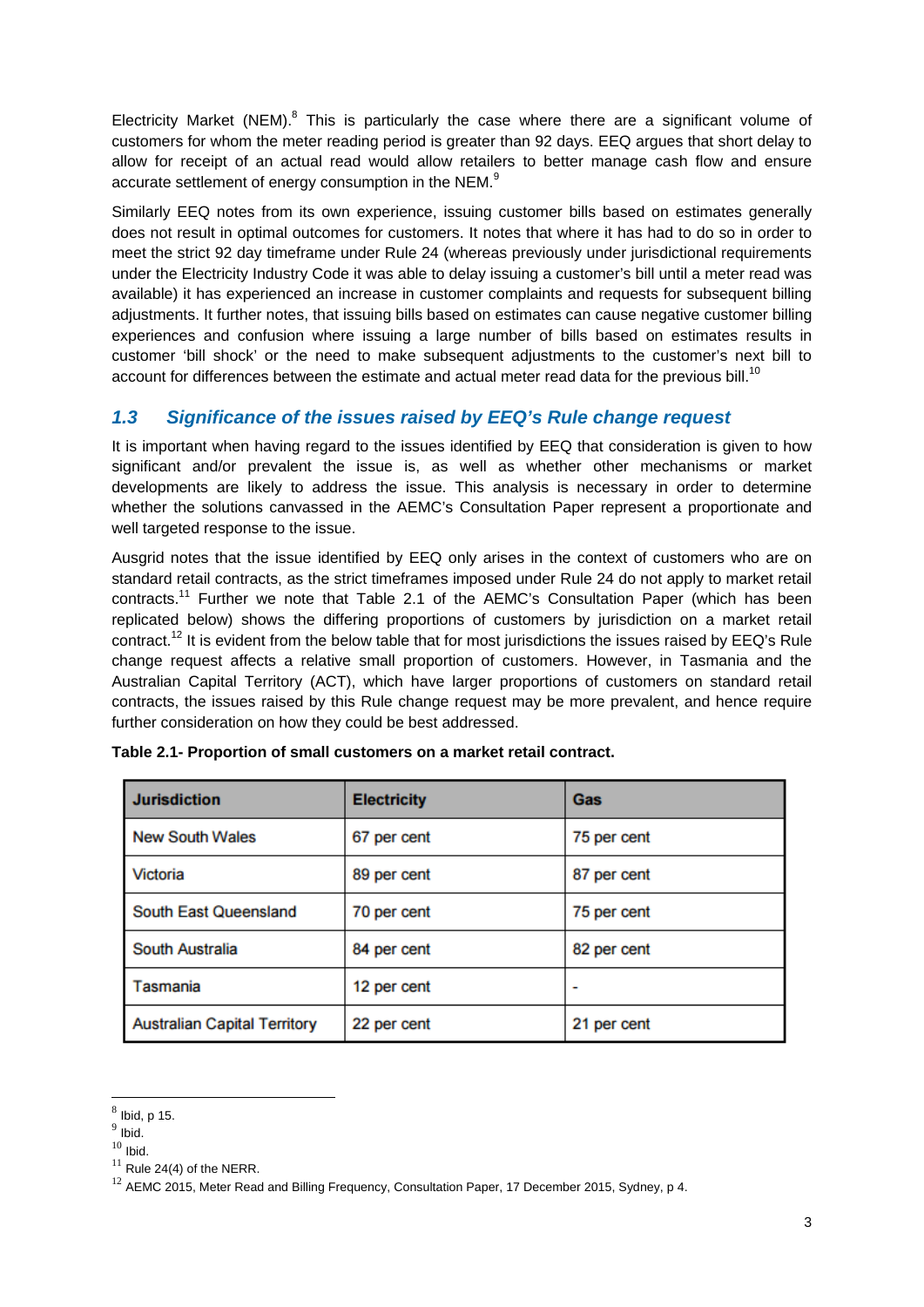Whilst the issues identified by EEQ might currently be an issue, Ausgrid notes that the commencement of the competition in metering Rule change may largely resolve retailer issues with meeting their obligations under Rule 24, as they would have the ability to obtain metering data via remote meter reads. However, we acknowledge that this solution is less likely to apply to retailers who have customers located in rural areas, as is the case with EEQ.<sup>13</sup> Therefore, changes to the NERR may still be required to improve billing outcomes for customers who do not have meters capable of remote meter reads. Although we note that this is likely to only affect a small proportion of customers.

# **2. Assessment of proposed solutions**

The AEMC's Consultation Paper considers three possible solutions for addressing the problem identified by EEQ's. These include:

- 1. allow retailers to delay issuing a bill to a small customer until a meter read has been provided by a Metering Data Provider, subject to a maximum time limit (EEQ's proposed solution);
- 2. recommend to AEMO that it amend its Service Level Procedure to require Metering Data Providers to read meters more frequently, so that bills are more likely to be issued on the basis of actual consumption at least once every three months; or
- 3. maintain the current arrangements in which some small customers may receive estimated bills. $14$

We discuss each of these solutions in further detail below.

### *2.1 Ergon's proposed solution*

EEQ Rule change request seeks to amend the NERR to enable retailers to delay issuing a bill to a small customer until it receives meter data from the MDP, and seeks to align the drafting of Rule 24 to reflect the obligations of the MDP under AEMO's Service Level Procedures. Specifically, EEQ proposes that the drafting of Rule 24 be amended to reflect the following:

*"a retailer must use its best endeavours to issue bills to a small customer at least once every three months using metering data for the relevant meter class at the customer's premises provided by the responsible person and determined in accordance with the National Metrology Procedures and rule 21."15*

Whilst Ausgrid is sympathetic to the issues identified with the operation of Rule 24, and broadly supports the intent of this Rule change request, we do not support the amendments proposed by EEQ as they undermine the strong consumer protections in the NERR regarding billing frequency.

Changing the language of the drafting from a 'a retailer must' to 'a retailer must use its best endeavours' fundamentally changes the nature of the obligation imposed under Rule 24, and reduces the level of certainty afforded to customers surrounding the frequency of their bills.

While we note that EEQ has sought to address customer protection concerns by suggesting that a maximum timeframe could be imposed, its suggested maximum timeframe of 120 days (or four months) is inappropriate. Ausgrid considers that introducing a maximum timeframe of 120 days in the NERR for issuing customer bills exposes customers to an increased risk of bill shock,<sup>16</sup> and is also inconsistent with the policy intent of Rule 24 for customers to receive bills on a three monthly basis.

1

 $13$  Ibid, p 7. Where there is no existing telecommunications network available, the Metering Coordinator may be exempted by AEMO from installing a meter that meets the remote reading requirements of the minimum services

<sup>&</sup>lt;sup>14</sup> AEMC 2015, Meter Read and Billing Frequency, Consultation Paper, 17 December 2015, Sydney, p 17.

 $15$  Ergon Energy Queensland Rule change request, 15 September 2015, p 8.

<sup>&</sup>lt;sup>16</sup> Ausgrid considers that customers would face an increased risk of bill shock due to the potential for longer periods to occur between bills.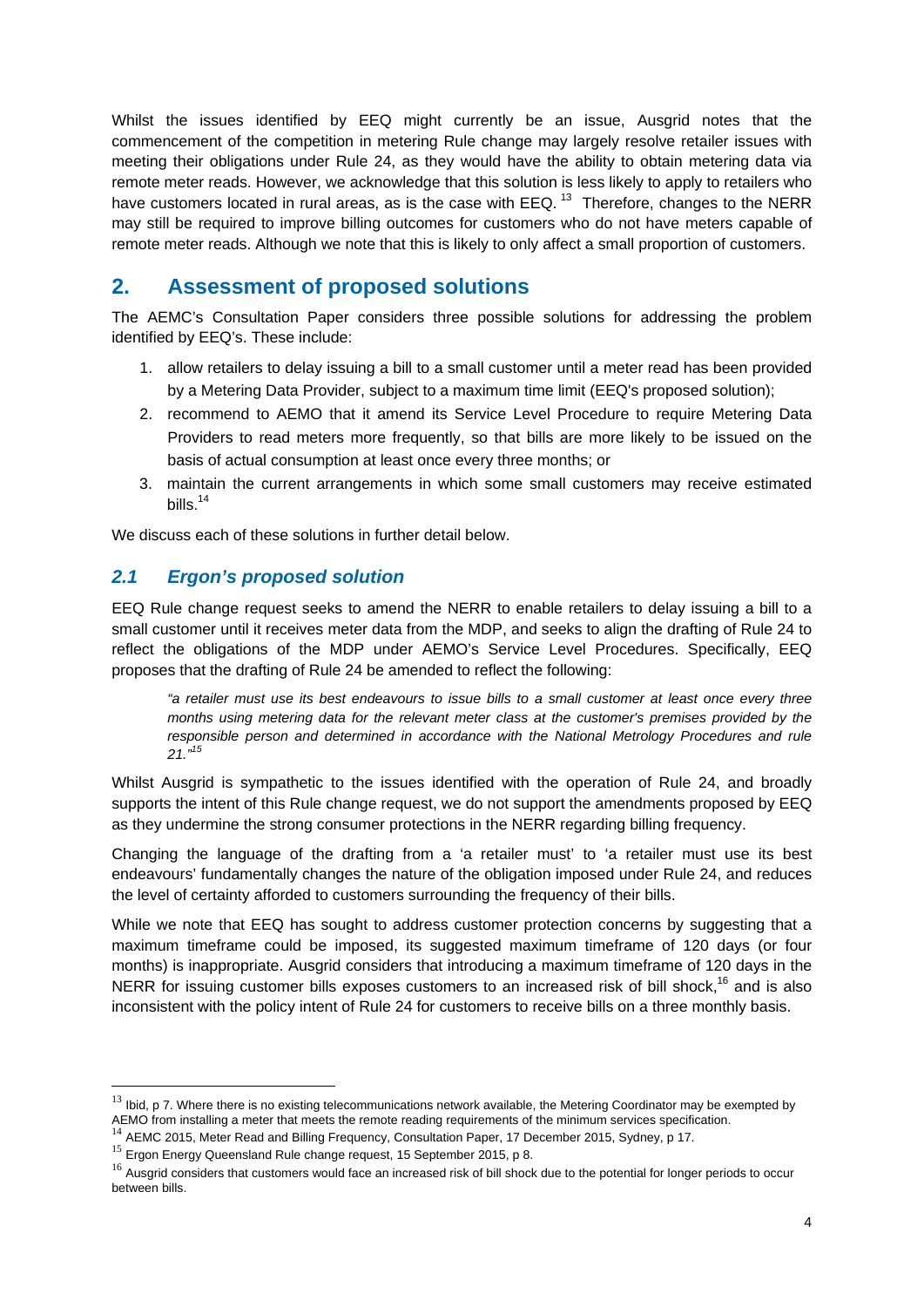## *2.2 AEMC's proposed solution*

The AEMC notes in its Consultation Paper that an alternative solution to the issue raised by EEQ's request is for it to recommend that AEMO amend its Service Level Procedure to shorten the meter read cycle.<sup>17</sup>

The AEMC notes that requiring a MDP to provide a retailer with a meter read in time for the retailer to meet its billing obligations under the NERR could significantly reduce the issue identified by EEQ's Rule change request. The AEMC considers that this would enable retailers to receive a meter read in time to issue a bill to a small customer based on actual consumption in most instances, therefore limiting the circumstances in which the retailer would need to generate an estimate.

Ausgrid does not support this solution and considers it is inappropriate for the following reasons:

- **This solution is not practical from an operational perspective** Ausgrid notes that with regards to type 5-6 meters an MDP would be unable to achieve this requirement without having to increase the frequency in which meters are read. As noted by EEQ in its Rule change request, MDPs do not generally have visibility of retailer's billing schedule. Further, it would be impractical and inefficient for an MDP to try and schedule meter reads around a retailer's billing schedule, given the potential for upwards of 20 different retailer schedules that would need to be accommodated. The current practise is for retailers to base their billing schedule around the next schedule read date that is maintained and published by the MDA. The meter read schedule is assembled in such a way to meet the prescribed read frequency, either quarterly or monthly, while minimising the cost of reading by the creation of the most efficient read routes. Whilst we note that retailers in general would tend to have a preference to have meter reads occur on the last day of the month to allow them to bill neat quarterly or monthly bills. However, for a network such as Ausgrid's with approximately 1.65 million manually read sites this is not feasible.
- **Increasing the frequency of meter data reads is a disproportionate response** Ausgrid considers that increasing the frequency of meter data reads is disproportionate to the issue that this Rule change is seeking to address, as the costs associated with this would need to be borne by *all* customers, to benefit a relative few. A high level calculation indicates that the costs to Ausgrid of changing the reading frequency of all meters currently on quarterly reads to monthly reads is approximately \$20 million per annum, tripling the costs of meter reading and processing. This estimate of increased costs is yet to include other related costs of increasing the reading frequency such as costs relating to system capacity increases to accommodate the increase in data resulting from monthly reads of meters. The significant increase in costs resulting from increasing the frequency of meter reads illustrates the disproportionate nature of the AEMC's proposed solution – one that would be contrary to achieving the NEO.
- **It does not accommodate the potential for customer access issues** a key reasons why meter data is sometimes not provided to the retailer in time to meet its billing schedule is due to customer access issues.
- **It is not appropriately targeted at addressing the underlying cause for the problem –** Ausgrid considers that the underlying problem that this Rule change is seeking to address is the lack of flexibility under Rule 24, which is caused by the AER's strict interpretation of the timeframes required by this provision.

This solution should not be adopted for the reasons noted above, as it is likely to give rise to outcomes contrary to the NEO.

1

 $17$  AEMC 2015, Meter Read and Billing Frequency, Consultation Paper, 17 December 2015, Sydney, p 19.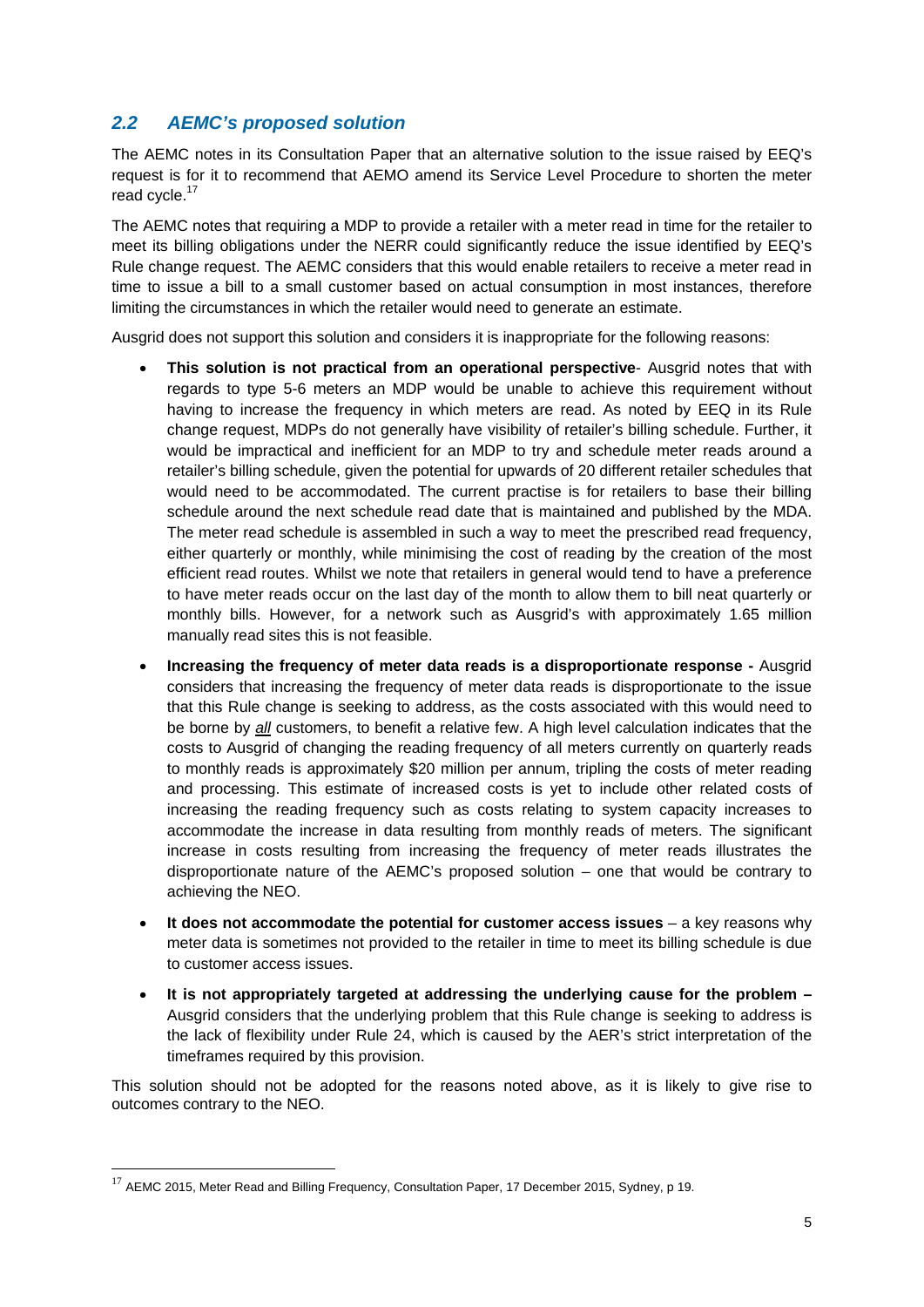### *2.3 Maintain current arrangements*

Ausgrid notes that a third solution considered in the AEMC's Consultation Paper, is to maintain current arrangements, or adopt a "do nothing" approach. Whilst we note that the issue raised by EEQ is relatively small, affecting approximately 15 per cent of customers on standard retail contracts, we consider that there is merit in addressing this issue through a minor amendment to the NERR.

In the section below we have proposed an alternative solution for addressing the issues raised by EEQ's Rule change request. We consider that adopting this alternative solution is more preferable than a "do nothing" approach as it is likely to improve customer billing outcomes for rural customers on standard retail contracts and also on standard retail contracts in jurisdictions that experience a slow roll out of advanced meters.

# **3. Alternative solution**

Ausgrid considers that perhaps a better solution to the issue raised by this Rule change request would be to include a definition of the term 'three months' in the Part 1, Division 1, Rule 3 of the NERR. In our view the underlying cause for the problem identified by EEQ, is the lack of flexibility under Rule 24 arising from the AER's interpretation of this requirement as requiring retailers to issue customer bills at least every 92 days.

Defining the term 'three months' in the NERR, as a period not exceeding a maximum of 100 days would provide retailers with additional flexibility to meet their obligations under Rule 24 without eroding the strong protections that this provision is intended to provide customers. We note that imposing a maximum timeframe of 100 days may expose customers to a maximum delay of 8 days from the AER's current interpretation of this requirement. However, we consider that this slight delay represents a relatively minor change to current arrangements, which would be offset by the benefits to customers and retailers from having this additional flexibility under Rule 24.

Specifically, we note the following benefits that may accrue from this proposed solution include:

- **Improved customer billing experiences** Ausgrid notes that introducing a maximum timeframe of 100 days to issue customer bills would allow for a greater portion of customers' bills to be based on actual meter reads than estimates. In EEQ's case this change would enable it to issue 98.8 per cent of its customer's bills based on actual metering data, subsequently reducing the number of customer bills based on estimates to 1.2 per cent.<sup>18</sup> The reduction in customer bills based on estimates is likely to improve customer's billing experience and reduce the number of customer complaints and requests for billing adjustments.
- **Mitigates the retailer's exposure to cash flow and volume risks** Ausgrid notes that this solution addresses EEQ's concerns that issuing a large volume of customer bills based on estimates to meet strict compliance with billing frequency obligations exposes retailers to cash flow and volume risks. As noted above, our proposed solution significantly reduces the number of bills that would need to be issued based on estimates. In EEQ's case this would only be 1.2 per cent of its residential customers on standard retail contracts.

Ausgrid considers that only minor changes to the drafting in the NERR would be required to give effect to our alternative solution. Specifically, we propose that the drafting of Rule 24(1) be amended to reflect the following:

"A retailer must issue bills to a small customer at least once every *3 months*"

1

 $^{18}$  Ergon Energy Queensland Rule change request, 15 September 2015, p 8.